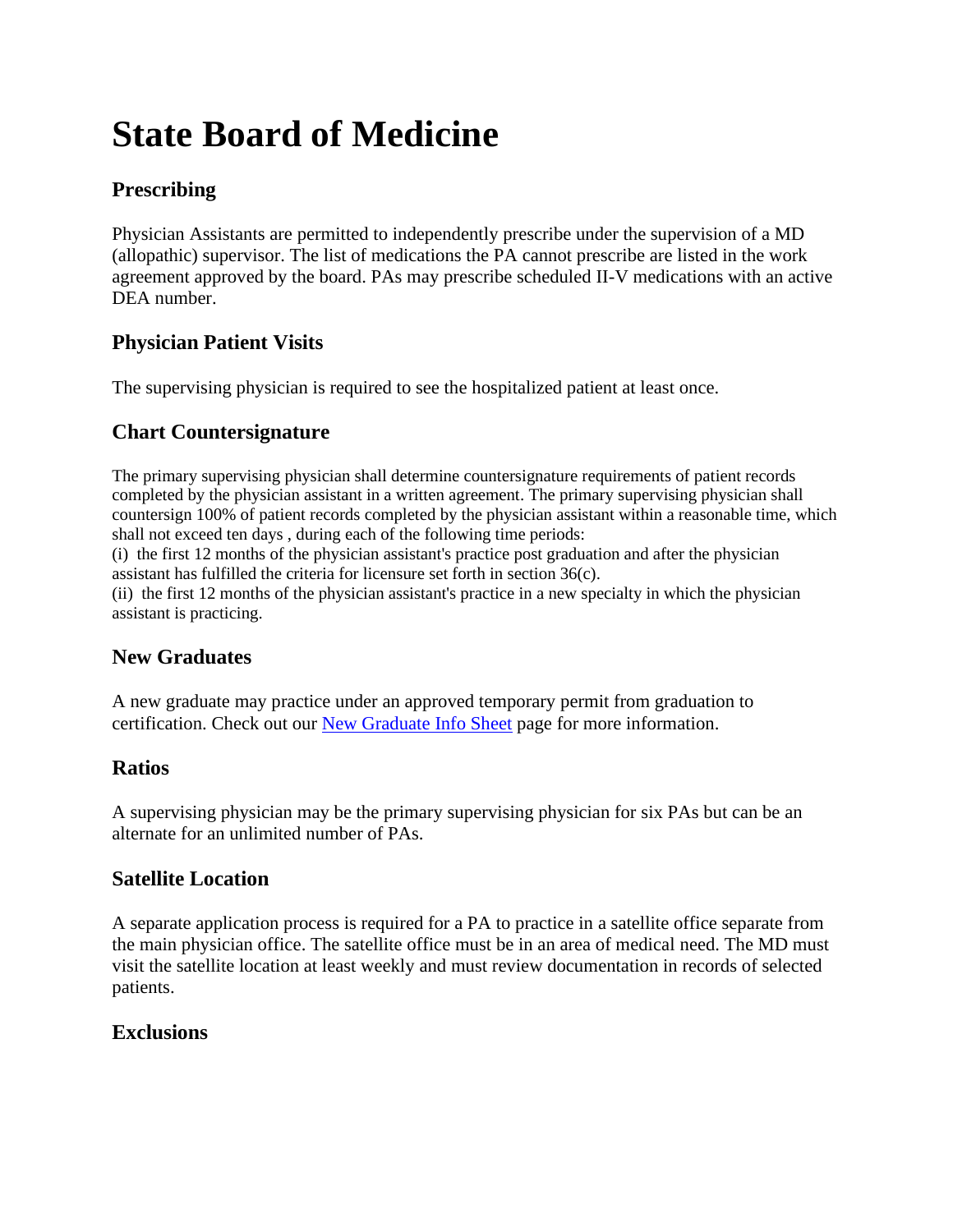A PA may not independently bill for services. A PA may not independently advertise their services. A PA may not perform acupuncture. A PA may pronounce a patient dead. A PA may not provide medical services outside their written agreement.

A PA may not begin providing medical care without an active state license and filing of the supervising physician's written agreement form.

A PA is required to notify the Board, in writing, of any changes in or termination of employment or a change in mailing address within 15 days. This includes any change in the primary supervising physician which requires the filing of a new written agreement. A supervising physician is also required to notify the Board within 15 days of any changes or termination of his or her supervision of a physician assistant. Failure to notify the Board within 15 days is basis for disciplinary action.

Go to<https://pspa.net/advocacy/governmental-affairs/sbm-regulations/> to review a complete copy of the [State Board of Medicine Regulations.](https://pspa.net/governmental-affairs/sbm-regulations/)

## **State Board of Osteopathic Medicine**

## **Prescribing**

A physician assistant may prescribe under an osteopathic supervisor.

## **Physician Patient Visits**

There are no specific visit requirements in an office setting.

### **Chart Countersignature**

The primary supervising physician shall determine countersignature requirements of patient records completed by the physician assistant in a written agreement. The primary supervising physician shall countersign 100% of patient records completed by the physician assistant within a reasonable time, which shall not exceed ten days , during each of the following time periods: (i) the first 12 months of the physician assistant's practice post graduation and after the physician

assistant has fulfilled the criteria for licensure set forth in section 36(c).

(ii) the first 12 months of the physician assistant's practice in a new specialty in which the physician assistant is practicing.

### **New Graduate**

There is no provision for a new graduate to work under a DO supervisor. The PA must be nationally certified before making application to the State Board of Osteopathic Medicine.